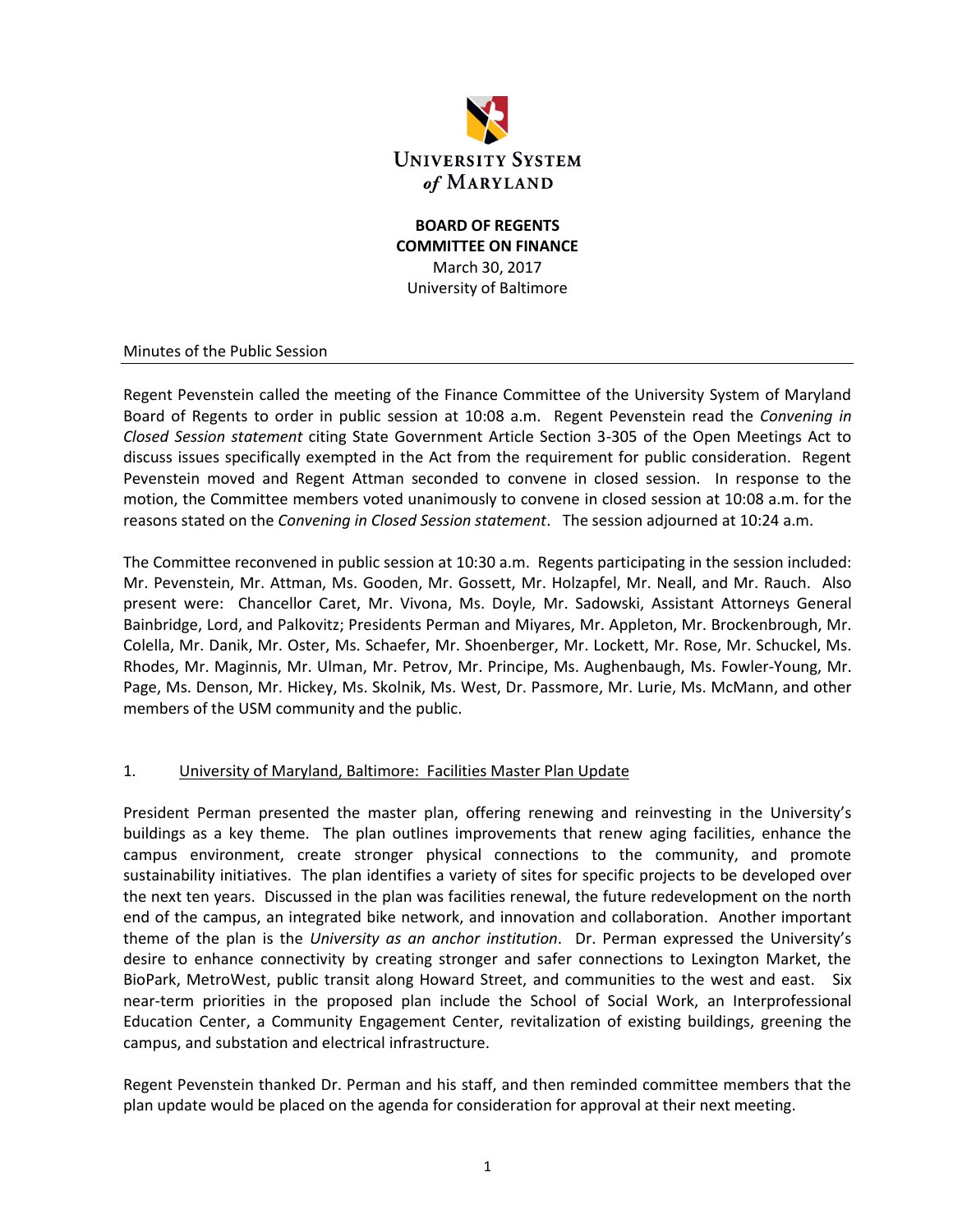#### **The Report was accepted for information purposes.**

[The presentation is available online http://www.usmd.edu/regents/agendas/fc20170330]

### 2. USM Enrollment Projections: 2017-2026

Dr. Passmore presented the enrollment projections. He first reviewed the role of the projections, an important component in the development of the operating budget short-term, program development mid-term, and capital planning long-term. He went on to say that the USM projections inform the MHEC statewide projection process.

He explained that this year's projection was the most conservative of the last ten years. Overall headcount is slated to increase just 1% by the fall, with overall projected headcount growth for the tenyear period at 8%, or somewhat less than 1% per year. Compared with last year's projections, the graphical display showed a trend of slowing growth.

At this point, UMES is the only institution projected to grow rapidly over the next ten years. Regent Gossett asked about the growth, would it be met with new programs or existing programs? Mr. Appleton responded that initially, the University intends to look at growth with its existing programs. Continuing along, Dr. Passmore noted that BSU, CSU, SU, TU, UB, and UMBC fell into the "moderate growth" category, projected somewhere between 1-1.7% per year. FSU, UMB and UMCP are expected to have very little growth with potentially small declines. With regard to UMUC, long the major growth institution in all types of budget environments, Dr. Passmore states they projected about 1% growth per year representing a slowing of growth at that institution. Regent Neall added that we might need to temper some of these numbers in a market where everyone is trying to get your customers.

Turning to the enhancement of the projection process, Dr. Passmore explained that as part of this year's enrollment projections process, the staff met with each institution regarding their enrollment projection. Discussion topics included: ability to grow, 3-year projection horizon, risk rating, and accountability.

Looking ahead, Dr. Passmore stated that the USM Office will work to develop a multi-level enrollment allocation approach. In support the 55% college completion and workforce development goals, the staff will work towards developing funding scenarios based on each institution's current status. Some of the possible scenarios will address institutions that are facing major challenges in maintaining their enrollment and related institutional operations, those with high demand in need of support to maintain competitive performance during growth, and those institutions that have the capacity to address the most critical state priorities and strategic economic needs.

**The Finance Committee recommended that the Board of Regents approve the enrollment projections.**  [The presentation is available online http://www.usmd.edu/regents/agendas/fc20170330]

(Regent Pevenstein moved recommendation, seconded by Regent Rauch; unanimously approved)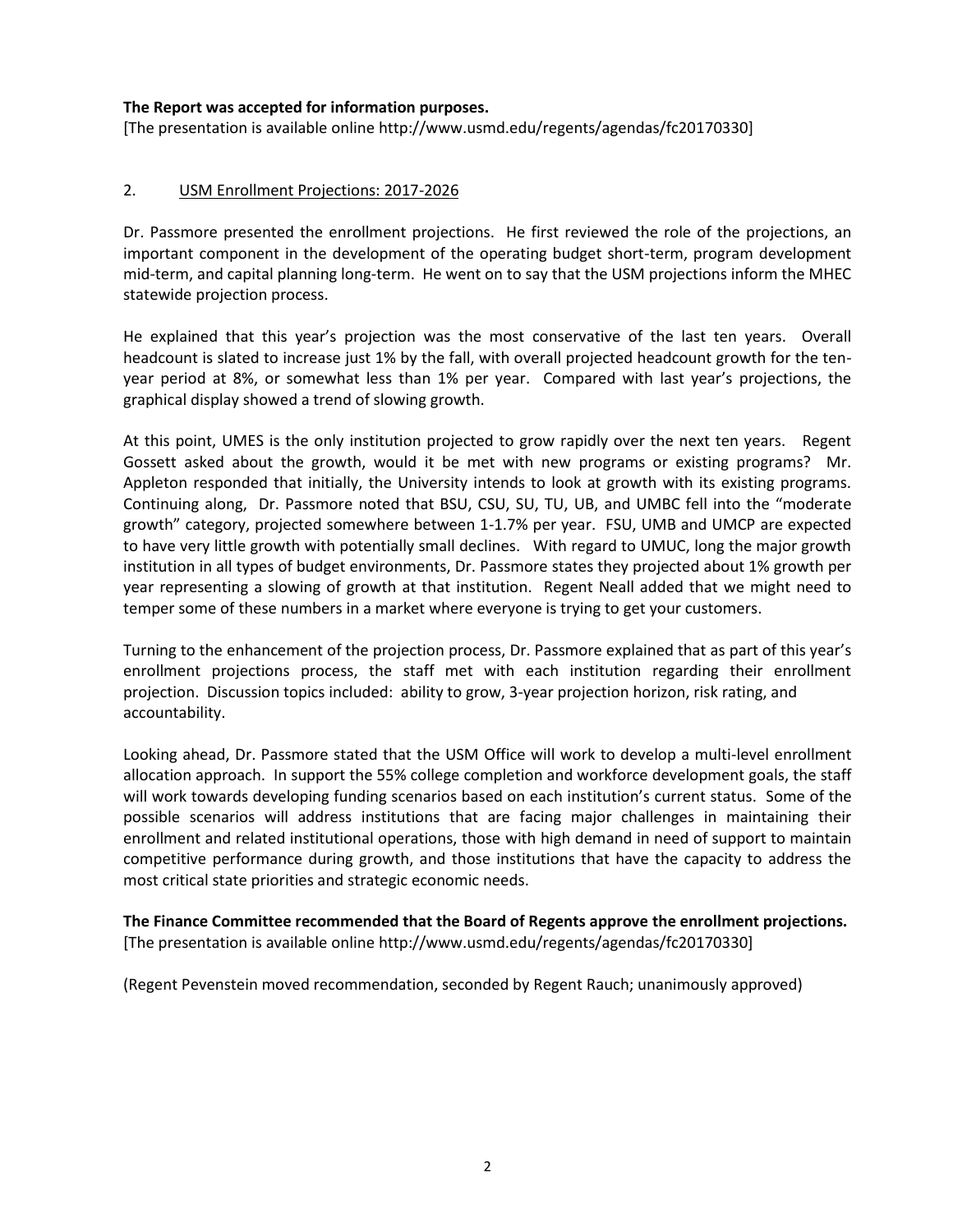# 3. University System of Maryland: Self-Support Charges and Fees for FY 2018

Regent Pevenstein explained that the process for approving tuition and student fees occurs in two separate stages. This schedule concerns only those non-mandatory charges which are not part of the state budget. He indicated that College Park would be using the increase in parking fee revenue to help fund a new garage and that Frostburg's requested room rate increases are associated with a planned renovation and updating of the residence halls.

# **The Finance Committee recommended that the Board of Regents approve the proposed self-support charges and fees for FY 2018 as set forth in the item's schedule.**

(Regent Pevenstein moved recommendation, seconded by Regent Attman; unanimously approved)

### 4. Biennial Nonexempt Market Salary Survey Report – Nonexempt Salary Structure Adjustment for FY 2018-2019

Mr. Pevenstein summarized the item. He noted that the proposal is consistent with past practice. Every two years the USM surveys the market to determine whether the salaries are competitive or not with the employment market. This structure covers all nonexempt employees—contingent or regular status. The structure is set to be a lead/meet/lag system. Those staff who fall below the new minimums for each range would have their salaries increased to the new limit.

# **The Finance Committee recommended that the Board of Regents approve the proposed Nonexempt Salary Structure Adjustment, effective for FY 2018 and FY 2019.**

(Regent Pevenstein moved recommendation, seconded by Regent Holzapfel; unanimously approved)

# 5. Amendments to USM Policy VIII-2.70—Policy on Student Classification for Admission and Tuition Purposes

Regent Pevenstein explained that this policy is used to determine initial residency classification at the time of admission, as well as a change of classification for tuition purposes. The proposed revisions are required to comply with federal regulations.

# **The Finance Committee recommended that the Board of Regents approve the amended policy as presented.**

(Regent Pevenstein moved recommendation, seconded by Regent Attman; unanimously approved)

# 6. University of Maryland, Baltimore: Authorization for President and Vice President for Enterprise and Economic Development to Serve on Steering Committee of Affiliated Business Entity

Regent Pevenstein stated that Board approval is necessary so that the president and Jim Hughes can serve on the steering committee of the affiliated business entity. The entity was created by the Regents with the goal of exploring opportunities involving Japanese pharmaceutical firms.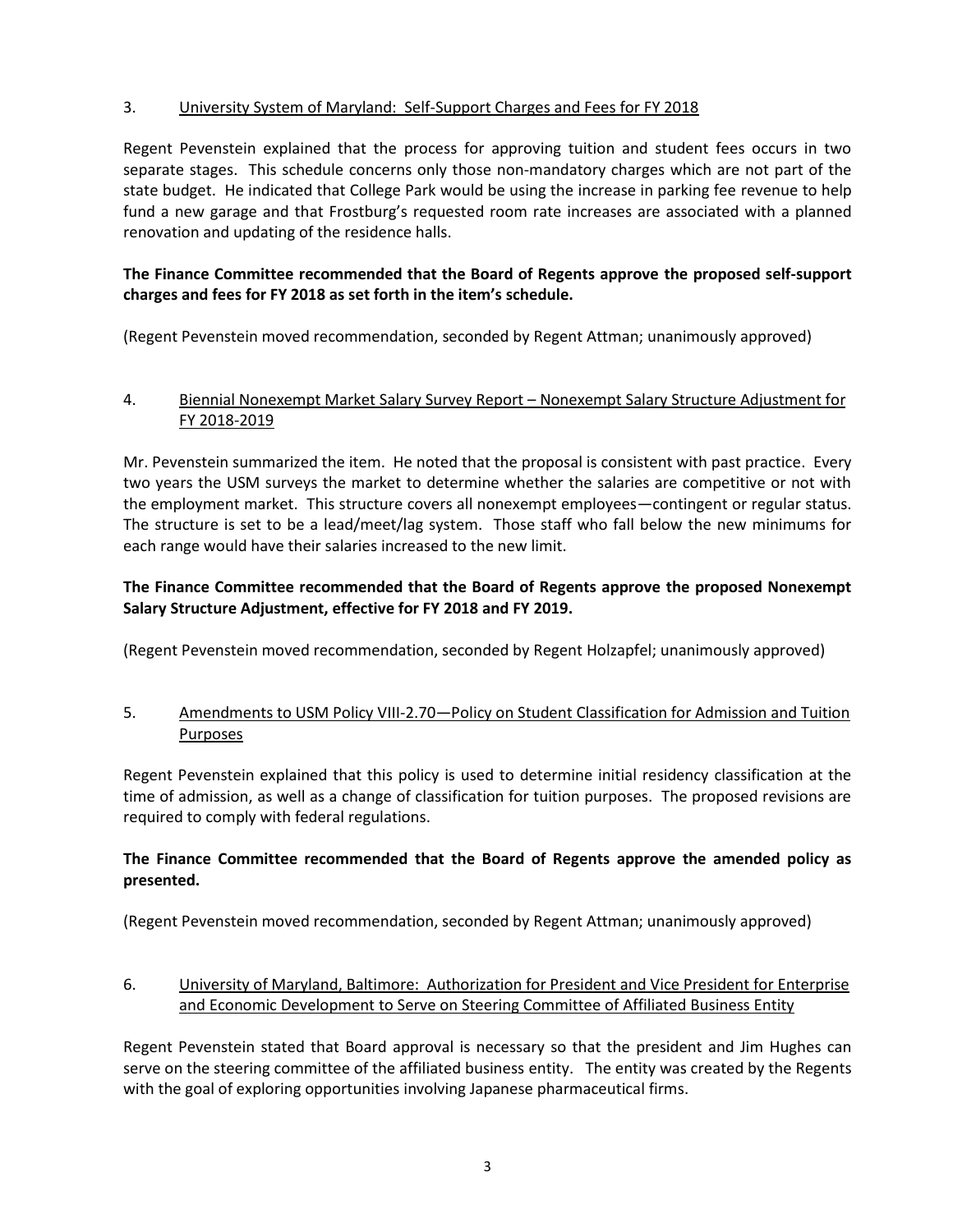**The Finance Committee recommended that the Board of Regents approve (a) pursuant to Policy III-1.11, exemptions from the sections of the State Ethics Law to permit President Perman and Vice President Hughes to serve as members of the UMI Steering Committee for five years, (b) development by the Chancellor or his designee of appropriate conflict of interest management plans for President Perman and Vice President Hughes as required under the Policy; and (c) a requirement that UMB submit to USM reports as required by Policy VIII-13.00 about the UMB relationship with UMI, an affiliated business entity, starting with a report due in fiscal year 2019.**

**This approval is conditioned upon the 30-day review and concurrence of the exemptions by the State Ethics Commission, per §5-525 of the General Provisions Article.**

(Regent Pevenstein moved recommendation, seconded by Regent Attman; unanimously approved)

### 7. University of Maryland, Baltimore: Dental Student Clinics Management Contract

Mr. Pevenstein stated that UMB seeks to exercise the first of five one-year renewal options with U.M. FDSP Associates for the day-to-day operations of the student dental clinics. This group is not-for-profit and has been running the clinics for many years. The estimated dollar amount for the upcoming contract year is \$10.2 million.

**The Finance Committee recommended that the Board of Regents approve for the University of Maryland, Baltimore the request to exercise the second one-year renewal option with U.M. FDSP Associates, P.A. as described in the item.**

(Regent Johnson moved recommendation, seconded by Regent Pevenstein; unanimously approved)

#### 8. University of Maryland, Baltimore: Sale of Properties on W. Pratt Street

Regent Pevenstein explained this is a request to sell three properties to a developer who intends to assemble them with a site owned by UMMS for the purpose of constructing market-rate housing. They are older buildings and a sales price of \$540,000 has been agreed to by the University and the buyer.

**The Finance Committee recommended that the Board of Regents approve the sale of the properties to Zahlco Holdings, LLC (or an affiliate) and delegate to the Chancellor the authority to execute all required documentation after appropriate legal review and consistent with the University System of Maryland Policy and Procedures on the Acquisition and Disposition of Real Property. The University shall continue to work with the University System of Maryland Office of the COO/Vice Chancellor for Administration and Finance and the Office of the Attorney General throughout the sale process.** 

(Regent Pevenstein moved recommendation, seconded by Regent Gossett; unanimously approved)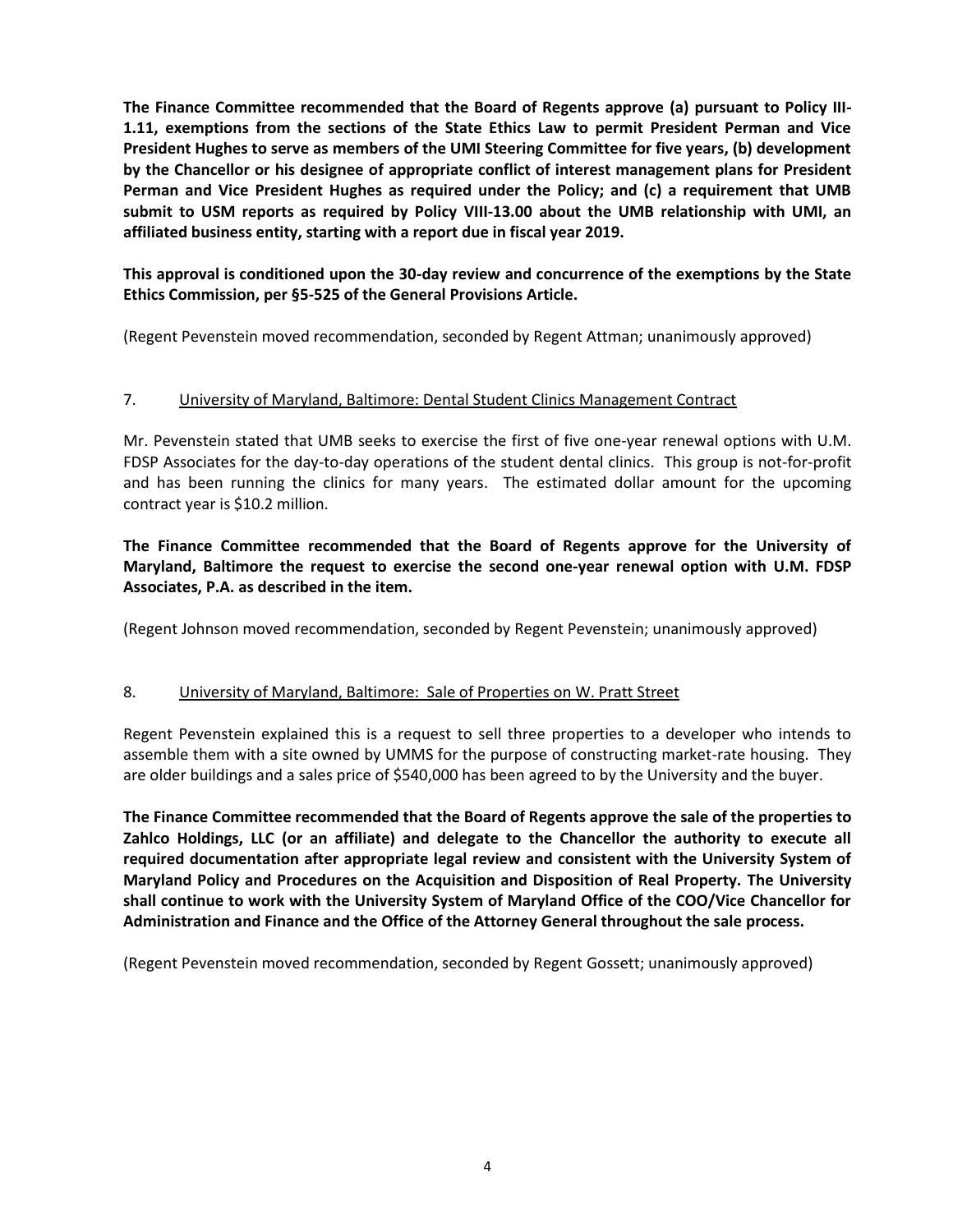### 9. University of Maryland, College Park: Sale of 0.3 acres located in Burtonsville to Montgomery County

Regent Pevenstein stated this request involves the sale of a small parcel to the county, where an old fire tower previously stood. The property is no longer in use by the University and selling it to the County would restore its use as an important public safety and communications facility. Regent Gossett asked if there was an inventory of university-owned properties, to which Mr. Vivona responded, "yes, and they are scrubbing that list."

**The Finance Committee recommended that the Board of Regents approve for the University of Maryland, College Park to sell this property, and delegate to the Chancellor the authority to execute, after appropriate legal review, all documentation required for the disposition consistent with applicable University System of Maryland Policy "Acquisition and Disposition of Real Property."** 

(Regent Pevenstein moved recommendation, seconded by Regent Holzapfel; unanimously approved)

### 10. University of Maryland, College Park: Creation of Terrapin Development Company, LLC and Transfer of Real Property

Regent Pevenstein introduced the item and then asked Mr. Colella and Mr. Ulman to take the group through the request.

Mr. Colella offered that the creation of the Terrapin Development Corporation (TDC) will help to formalize the activities that the campus has been engaged in to create a better College Park. He indicated that TDC will be a two-member limited liability corporation comprised of UMCP and the UMCP Foundation as members. TDC will be able to better facilitate the development of real property through this partnership, permitting it to operate in a nimble and effective manner. The campus is requesting the approval of the formation of the business entity, the transfer of three parcels to the entity, and an exclusive development agreement on several remaining parcels. Mr. Ulman added that the University has done a pretty good job in a siloed process, but there is the need to formalize a structure that *can act at the speed of business*. Regent Attman greeted the proposal as a great idea, however, made note that the majority of the LLC board will be from the Foundation, and not the institution. Mr. Ulman responded that they are careful to be sure that debt does not consolidate to the campus, and board control is one factor that has been taken into consideration in the due diligence process. Regent Attman added that perhaps veto authority could be explored as an alternative.

Regent Pevenstein stated that it would be important to return to the committee in six months and provide a report on activities.

**The Finance Committee recommended that the Board of Regents approve that the University of Maryland, College Park may create the TDC business entity and enter into an Operating Agreement, the company conflict of interest policy, the Contribution Agreement, and any other required agreements and documents required to implement the disposition and acquisitions described above; and delegate to the Chancellor the authority to execute all required agreements and documents consistent with USM Policy and Procedures for the Acquisition and Disposition of Real Property, following legal review by the Office of the Attorney General.** 

(Regent Pevenstein moved recommendation, seconded by Regent Gossett; unanimously approved)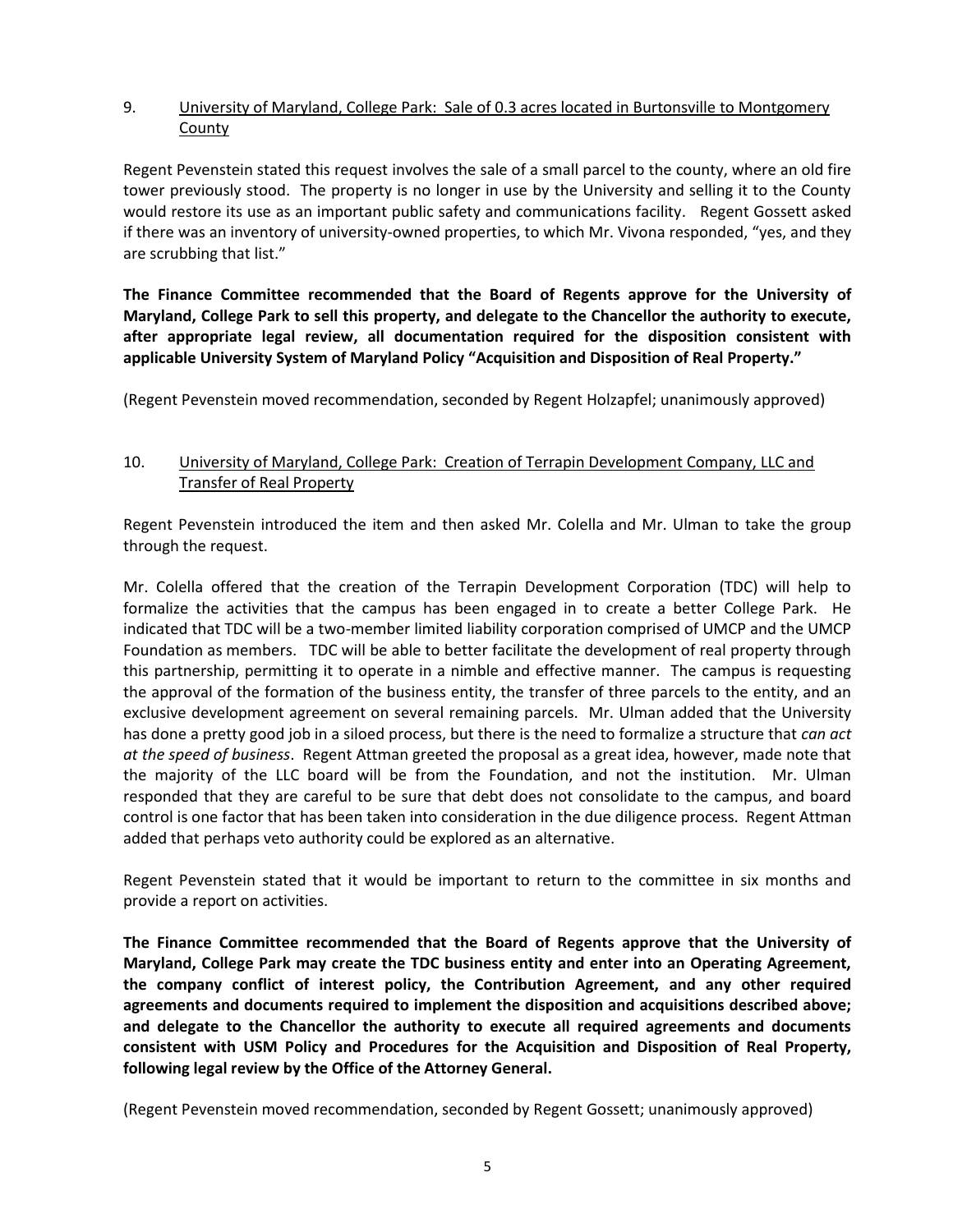### 11. University of Maryland University College: Proposed Human Resources Policies

Regent Pevenstein reminded the group that the policies were presented by President Miyares at the previous meeting for information. He pointed out the comparison chart provided with the item and asked if there were any comments or questions of the committee members. Hearing none, the item was offered for consideration.

**The Finance Committee recommended that the Board of Regents approve for UMUC the proposed institutional human resources policies as submitted. UMUC shall return to the Board of Regents for approval of substantive changes to these policies and the creation of new human resources policies.** 

(Regent Pevenstein moved recommendation, seconded by Regent Neall; unanimously approved)

# 12. University System of Maryland: Review of Capital Improvement Projects

### **The report was accepted for information purposes.**

13. University System of Maryland: Report on FY 2016 Procurement Contracts

### **The report was accepted for information purposes.**

The meeting was adjourned at 12:06 p.m.

Respectfully submitted,

Robert L. Pevenstein Chairman, Committee on Finance